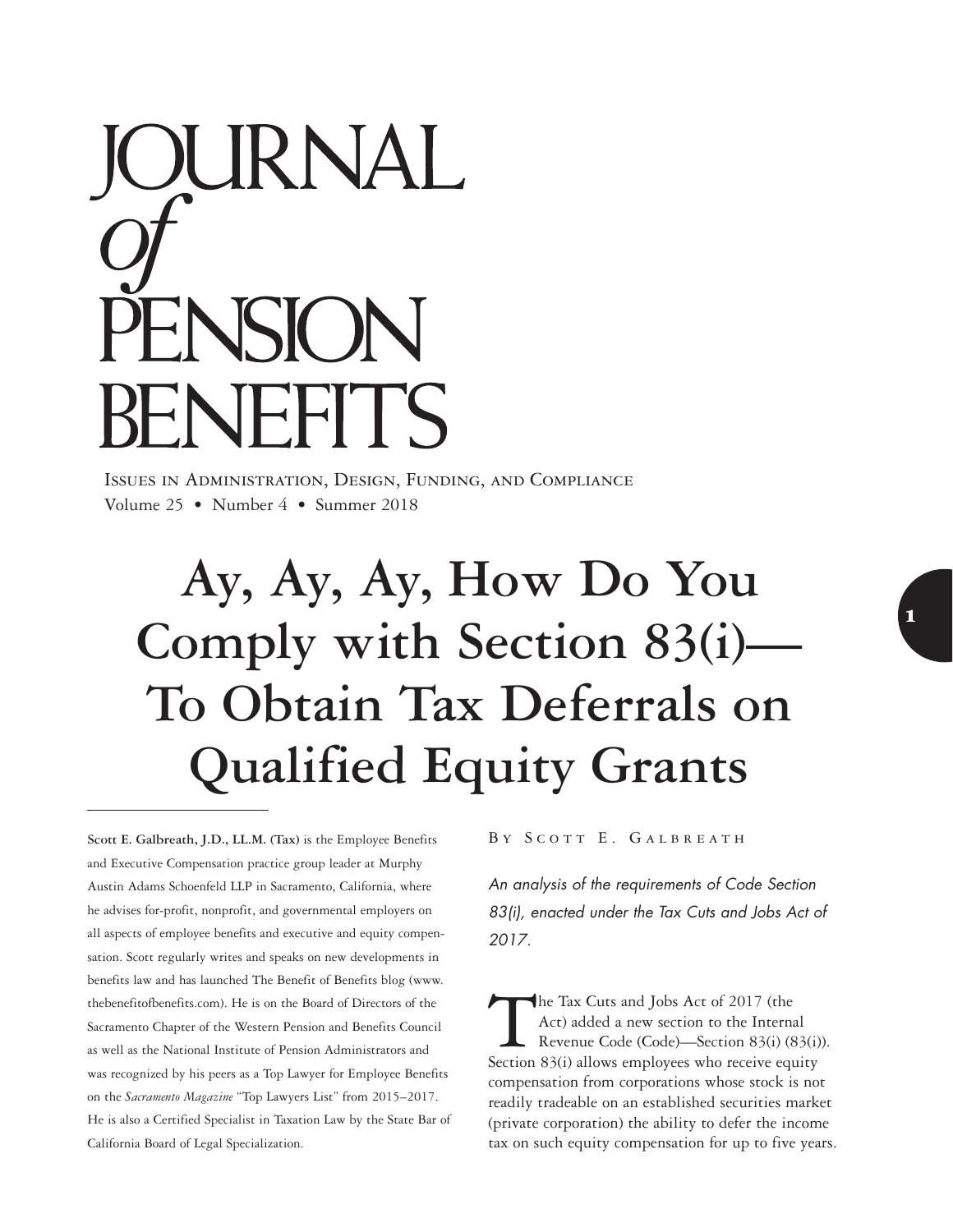This is an attempt to partly remedy the inequities of the income tax consequences of equity compensation between employees of private corporations, where there is no market to sell some of the stock to pay the income tax, and those of corporations whose stock is readily traded on an established securities market (public corporations). However, 83(i) is fraught with so many qualifications and limitations that its usefulness is a bit suspect. The number of employers that will provide such opportunities will likely be small due to the qualifications and onerous burden of compliance and administration. Still, under the right circumstances, 83(i) could be a useful technique for providing a broad base of employees the opportunity to share in the growth of the value of their employer corporation and to defer the income tax on receipt of the stock until a year when paying the tax is more feasible for the employee.

This article will examine the taxation of equity compensation without the 83(i) deferral election (which, in part, led to the enactment of 83(i)), the complex rules to qualify for deferral under 83(i), the issues presented by such rules, and where guidance is needed from the authorities.

### **Section 83 Taxation of Property Exchanged for Services**

In order to understand the tax advantages provided by 83(i), it is important to understand how compensatory stock options are taxed. Options exchanged for services are taxed differently depending on whether they qualify as statutory options, also known as incentive stock options (ISOs), or non-statutory options (NSOs).

Code Section 83 generally provides that when an employee is compensated with property in exchange for services, the employee will be subject to income tax on the fair market value of the property in the year that the employee's right to the property is either transferrable or vested (not subject to a substantial risk of forfeiture). Thus, if a public corporation transferred 10,000 shares of stock to an employee as compensation on a day when the stock's value on the New York Stock Exchange was \$1/share, the employee would have an additional \$10,000 of compensation, which must be included in income. Additionally, such compensation would be considered wages for income tax withholding and employment tax purposes.

The employer corporation issuing the option generally is only allowed a deduction for the compensation when the employee includes the compensation in income.

ISOs have special tax advantages under Code Section 422, which delays the time the option or stock would ordinarily be taxed under Code Section 83. ISOs must satisfy certain requirements, including that: they may only be issued to employees; they must be exercised within 10 years of grant or expire and generally not more than three months after termination of employment; no more than \$100,000 worth of stock (determined based on the fair market value (FMV) on the grant date) may first become exercisable by any employee in any one year; and they may not be granted to an employee who already owns more than 10 percent of the total voting power of the company unless the exercise price is at least 110 percent of the fair market value of the stock on the date of grant and the option expires after five years.

Unlike with NSOs under Section 83, an employee doesn't recognize income on the grant or exercise of an ISO. An employee is taxed only when the stock is sold. The gain recognized on the sale is long-term capital gain for a qualified disposition of the stock and ordinary income on any other disposition. A disposition is qualified if the stock was held for at least two years from the date of grant of the option and one year from the date of exercise. A cost of this favorable treatment for the employee is that the employer is not allowed a deduction for any compensatory element of the option. Despite these tax advantages of ISOs, their exercise can give rise to taxation under the Alternative Minimum Tax.

#### **Non-Statutory Options**

NSOs are options that do not meet the statutory requirements of the Code to be an ISO. This can be because they are not designed to be ISOs or because they are intended to be ISOs but do not satisfy Code Section 422 operationally. Regardless of the reason, NSOs do not qualify for the favorable tax treatment afforded to ISOs.

Instead, Code Section 83 governs the taxation of NSOs as transfers of property in connection with the performance of services. Taxation of the NSO depends on whether the option has "a readily ascertainable fair market value." On the grant to an employee of an NSO having "a readily ascertainable fair market value," the employee has gross income on the date of grant equal to the excess of the option's fair market value over the amount, if any, paid for it. The employee will not recognize income when the option is exercised, and the employee will have basis in the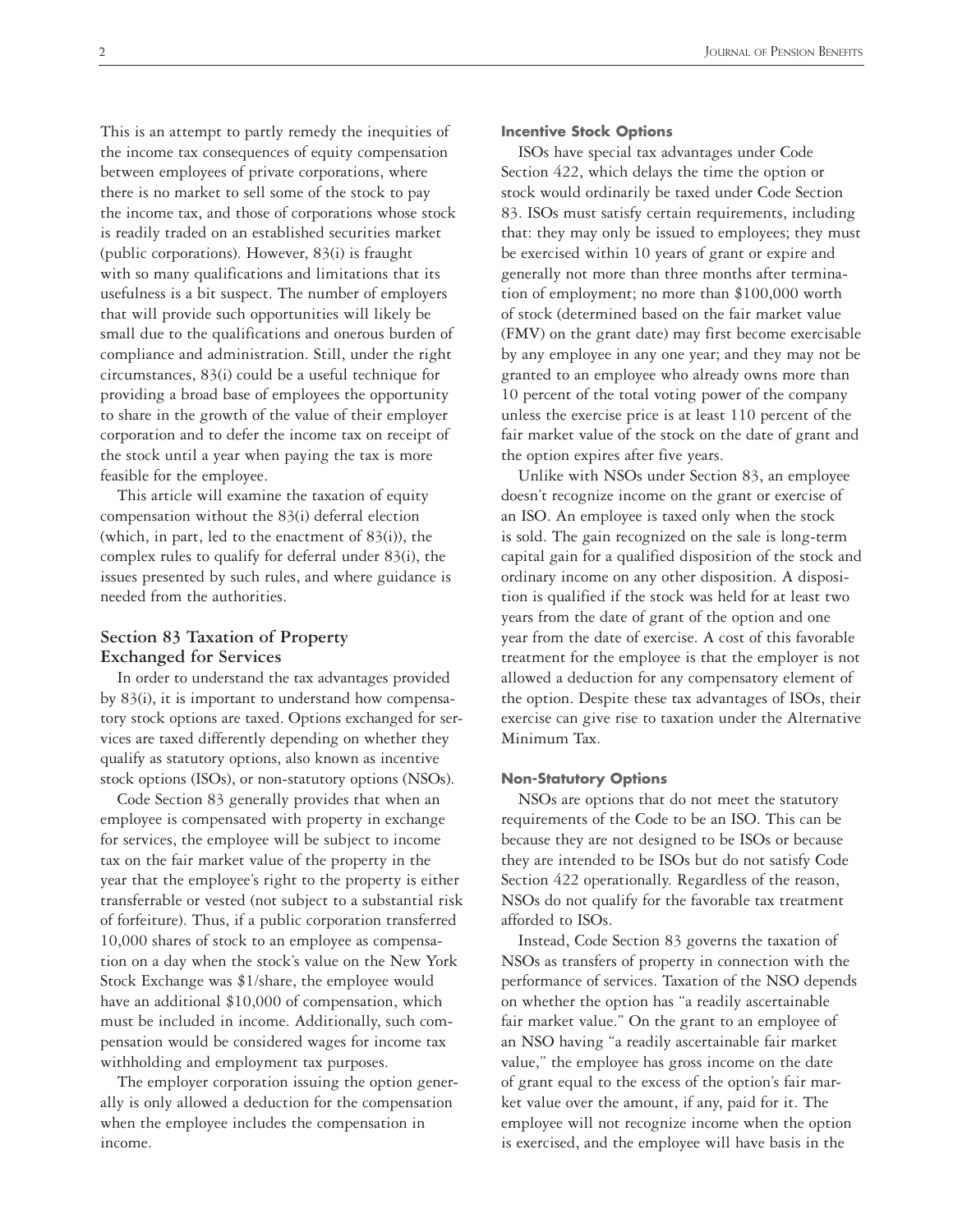option equal to its fair market value on the date of grant (sum of income recognized on receipt of the option and any amount paid for the option). By contrast, Section 83 does not create a taxable event upon the grant of NSOs without "a readily ascertainable fair market value," which includes most options of private corporations. Instead, Section 83(a) applies to the stock transferred on exercise of the option. This means that the employee will have income on exercise of the option equal to the excess of the stock's fair market value over the exercise price. However, if stock is received subject to a substantial risk of forfeiture and is nontransferable, recognition and measurement of income is delayed until the forfeiture risk lapses or the property becomes transferable, whichever is earlier, unless the employee makes a Code Section 83(b) election to recognize the income at exercise. Thus, absent an election under Code Section 83(b) to recognize the income at exercise, an option to purchase restricted stock won't give rise to taxable income until the restrictions on transferability or forfeiture lapse.

Therefore, the grant to an employee of an NSO that has no readily ascertainable fair market value will not give rise to taxable compensation to the employee on the grant date. However, upon exercise of such option, the employee will have ordinary income of the fair market value of the stock over the exercise price paid for the stock (assuming the stock is not restricted). Such ordinary income will be considered supplemental wages for purposes of income tax and employment tax withholding. This causes the employee to have phantom income because the employee has taxable income, but no additional cash to pay the additional taxes or withholding. Therefore, the taxes and withholding would have to come from other wages, thereby reducing the employee's net cash pay.

For example, assume that a privately-held company grants an NSO to an employee in 2018 to purchase 1,000 shares of stock at the fair market value on the date of grant of \$1.50/share. The employee has no additional income on the grant in 2018. If the employee exercises the option in 2019 and purchases the stock for \$1,500 when the stock is worth \$2.00/share, the employee will have \$500 in taxable income, the difference between the fair market value of the shares of \$2,000 and the amount paid for the shares, \$1,500. This \$500 of income is wages subject to income tax and employment tax withholding and is phantom income because the employee has not received any additional cash from which the taxes could be paid. Therefore, in addition to the exercise

price the employee has the cost of paying taxes on \$500 to acquire the stock.

If a public company issues NSOs to its employees, the tax consequences are the same except, in that case, the employee has an open market in which to sell some of the stock upon receipt from exercising the option in order to pay the taxes.

#### **Restricted Stock Units**

A Restricted Stock Unit (RSU) is a grant of a right to receive stock (or the cash value of such stock) in the future upon some occurrence such as reaching a performance goal, staying with the employer for a number of years, or the occurrence of a triggering event such as a change in control. RSUs are taxed when they are settled (*i.e.*, paid). If they are settled in stock, the employee will have income equal to the fair market value of the stock on the date of settlement. As with options, this amount is wages for tax and withholding purposes. Again, this creates phantom income, as the employee has only received stock and no additional cash to pay the taxes. If the employer is a public corporation, the employee can sell some of the stock on the public market once received, to have cash to pay the additional taxes. However, an employee of a private corporation has no such option.

Like an NSO, if the underlying stock received from settling the RSU is itself not transferrable or vested upon receipt, tax is deferred until the earlier of when the stock vests or becomes transferrable unless the employee makes a Code Section 83(b) election to recognize income earlier. Again, the employer does not get an income tax deduction until the employee has income.

#### **Section 83(i) Qualified Equity Grant Plans**

Many private corporations, especially Silicon Valley tech start-ups, like to attract talented employees by offering employees equity in the venture either through NSOs or RSUs. However, as explained above, Code Section 83 creates phantom income when the stock is received, if it is vested. This means that the employees have to pay the tax from other income and the withholding of income and employment taxes must come from other wages. This can create significant cash flow hardships for the employee.

The Act added 83(i) to offer private corporations the ability to structure NSO or RSU arrangements in a way that will give employees up to five years to pay the resulting income tax due from the exercise of an NSO or settlement of an RSU, which may alleviate the economic hardship that can result from the phantom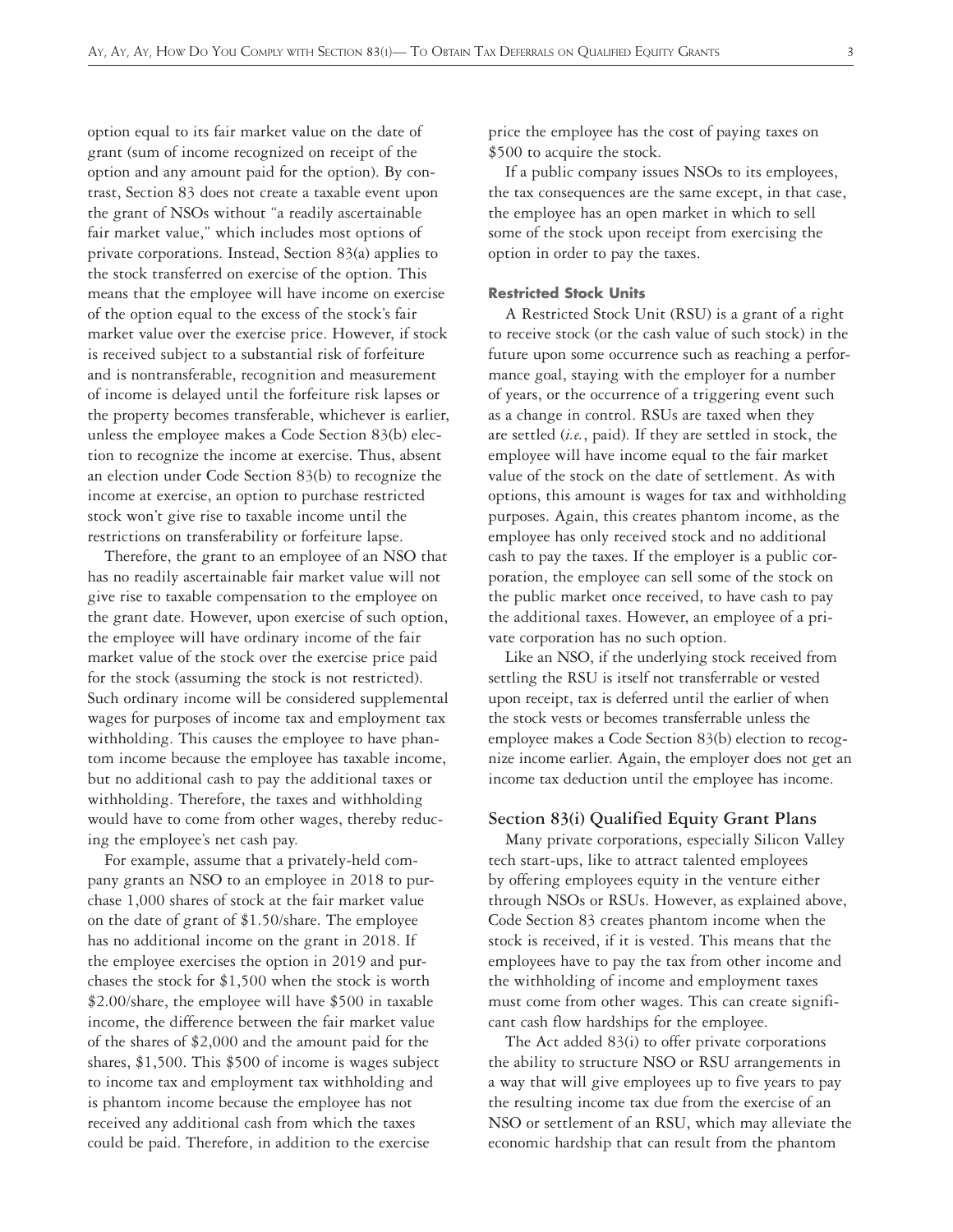income explained above. Code Section 83(i) provides that certain "qualified employees" receiving "qualified stock" from a "qualified equity grant" can elect to defer the inclusion in income and resulting income tax that normally occurs upon the receipt of stock resulting from the exercise of NSOs or settling of RSUs. In addition, if the election is made, the capital gain holding period begins to run on the date the stock is received by the employee, even though the employee's income tax is deferred. It is important to note that the 83(i) election does not defer employment taxes (Social Security and Medicare).

#### **Qualified Stock**

Qualified stock is stock in the employer received in connection with the exercise of a stock option (an ISO or an NSO) or settling of an RSU granted to a "qualified employee" in exchange for services by the employee during a calendar year when the employer is an "eligible corporation." [Code  $\S$  83(i)(2)(A)] However, stock will not be qualified if the employee can sell the stock to the company or receive cash in lieu of stock upon the stock becoming vested or transferrable. [Code § 83(i)(2)(B)] An employer is an eligible corporation for a calendar year if none of its stock is tradeable on an established securities market and during that calendar year the corporation makes grants under a written plan:

- 1. That provides for the granting of options or RSUs to acquire qualified stock;
- 2. Under which grants are made to at least 80 percent of the employer's non-excluded U.S. employees in the calendar year (80% Test) [Code § 83(i) (2)(C)]; and
- 3. Under which all grantees have the same rights and privileges to acquire qualified stock. [Code § 83(i)  $(2)(C)(ii)$

For purposes of the 80% Test, neither part-time employees who customarily work less than 30 hours per week nor excluded employees as defined below are counted. [Code § 83(i)(2)(C)(iii)] Also, the controlled group rules of Code Section 414(b) apply, making all employees of a controlled group of corporations count as being employed by one employer. [Code § 83(i) (5)] The company must grant 80 percent of the nonexcluded U.S. employees options, RSUs, or a combination of both. [Code  $\S$ § 83(i)(2)(C)(i)(II) and (III)] However, the company could not grant 40 percent of its non-excluded U.S. employees only stock options

and 40 percent of its non-excluded U.S. employees only RSUs, because RSUs and options are considered to have different rights and privileges. [Code § 83(i) (2)(C)(ii)(III)] Grantees will not be considered to have different rights and privileges to acquire the qualified stock because the number of shares each grantee can acquire is not equal, provided all grantees have the right to acquire more than a *de minimis* amount of stock. [Code § 83(i)(2)(C)(ii)(II)] Under a transition rule, for grants made before 2018, the 80% Test is applied without regard to whether grantees have the same rights and privileges to acquire stock. [Code § 83(i)(2)(C)(iv)]

#### **Qualified Employees**

Only qualified employees may make the Section 83(i) election. A qualified employee is any employee in the United States who normally works more than 30 hours per week and is not an excluded employee. Excluded employees are:

- 1. A one percent or more owner of the employer during the calendar year of the election or in one of the 10 preceding calendar years;
- 2. One who has ever been or acted in the capacity of CEO or CFO;
- 3. A spouse, child, grandchild, or parent of an individual listed in any of the above; or
- 4. One who is among the four highest paid officers of the corporation for the current taxable year and 10 preceding taxable years. [Code § 83(i)(3)(10)]

Thus, a qualified employee's promotion to CEO, CFO, or one of the four highest paid officers before the end of the deferral period will eliminate the ability to make an 83(i) election (and if the election has already been made, result in immediate taxation). Similarly, the employee acquiring more than one percent of the employer's stock from other sources (or from the exercise of other NSOs or settlement of other RSUs during the deferral period) or the employer going public will also eliminate the employee's ability to make an 83(i) election (and if the election has already been made, result in immediate taxation). It is important to note that excluded employees can still participate in the plan and be granted stock options or RSUs; they just don't qualify to make the 83(i) election and get the income tax deferral.

*83(i) Election.* The qualified employee must make the 83(i) election within 30 days of the date the employee's right to the qualified stock becomes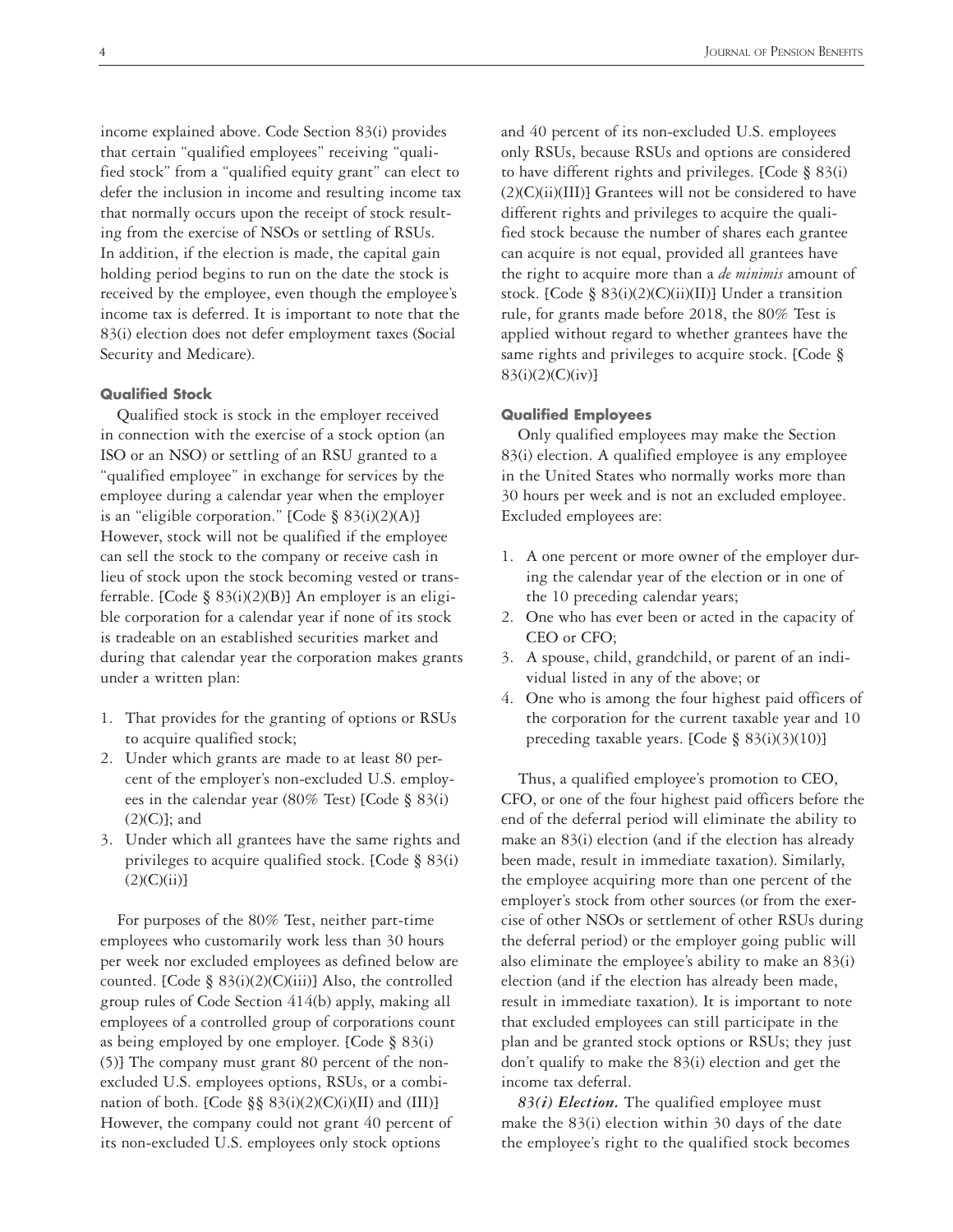vested or transferrable, whichever occurs first. The Code states that the election is to be made in the same manner that an election to be taxed in the year of transfer under Code Section 83(b) is made. [Code § 83(i)(4)(A)] Code Section 83(b) allows a taxpayer to elect to be taxed on the fair market value of nonvested property exchanged for services in the year of transfer as if it were fully vested, allowing future appreciation of the property to be tax deferred. A Code Section 83(b) election is made by filing a statement with the IRS that contains specific information about the property transferred and providing a copy to the employer. [Treas. Reg. § 1.83-2(c)] The IRS will have to issue more guidance on exactly what information should be contained in the 83(i) election.

However, no 83(i) election can be made by a qualified employee with respect to the qualified stock if: (1) the employee has filed an election under Code Section 83(b) with respect to the grant; (2) any stock of the employer is readily tradeable on an established securities market before the date of the election; or (3) the employer corporation redeemed any of its stock in the calendar year before the qualified stock of the employee becomes taxable (absent the 83(i) election) unless at least 25 percent of the value of all such redeemed stock was stock for which an 83(i) election had been made and the determination of which qualified stock was redeemed was made on a reasonable basis. [Code § 83(i)(4)(B)] This 25 percent redemption rule will be deemed met if the corporation redeems all stock for which an 83(i) election has been made. If an employee has made two or more 83(i) elections, the stock must be redeemed in order of the 83(i) elections beginning with the earliest election (*i.e.*, the election that has been in place the longest) if the company desires to count the redemption toward the 25 percent test, described above. Further guidance on this point would be helpful.

*Effect of Election.* If the 83(i) election is made, then the income that would have been taxed under Code Section 83 will not be taxed until five years after the date income would otherwise be taxable. [Code § 83(i) (1)(B)(iv)] However, other events can make the income from the stock taxable if occurring earlier. The stock will be taxable upon any of the following events if they occur prior to the end of the five-year deferral period:

1. The stock becomes transferrable (including to the employer);

- 2. The employee becomes an excluded employee;
- 3. The stock becomes readily tradeable on an established securities market; or
- 4. The employee revokes the 83(i) election.

#### [Code § 83(i)(1)(B)]

The ability to revoke the 83(i) election creates an interesting planning opportunity by allowing the employee to choose the year to pay the tax before the end of the five-year deferral period. If the employee receives extra cash from a bonus or other activity during the deferral period, he or she could revoke the election and pay the tax on the stock when he or she is better able to afford it. Likewise, if the employee is in a low tax year due to reduced income or incurring a loss, the employee could revoke the election and pay the tax in a year when his or her marginal tax rate is lower than normal, thus saving money.

Presumably an election would be revoked in a similar fashion as the election is made, by filing a statement of revocation with the IRS and delivering a copy to the employer. However, guidance is needed.

*Employer Notice.* Upon the transfer of the qualified stock to the qualified employee, the employer must provide a notice to the employee. [Code § 83(i)(6)] The notice must: (1) certify that the stock is qualified stock; (2) notify the employee that he or she may be eligible to elect to defer taxation of the income on such stock; (3) state that if an election is made, then (a) the income recognized after deferral will be based on the value of the stock when the employee's right to the stock vests or becomes transferrable even if the value diminishes and (b) when the income is so recognized, there will be corresponding income tax withholding obligations at the rate required by Code Section  $3402(t)$ ; and  $(4)$  set forth the employee's obligations to ensure satisfaction of the corporation's withholding obligations (both for income tax at the end of the deferral period and Social Security and Medicare Taxes upon exercise of the option or settlement of the RSU) regarding the stock. [Code  $§ 83(i)(6)(B)$ 

The fact that the 83(i) election only defers income tax means that the NSO and RSU transactions still give rise to phantom income for Social Security and Medicare tax purposes. For employees who earn over the Social Security Taxable Wage Base (\$128,400 in 2018), only the 1.45 percent unlimited Medicare tax would have to be paid from other wages. However, for those earning under the Social Security Taxable Wage